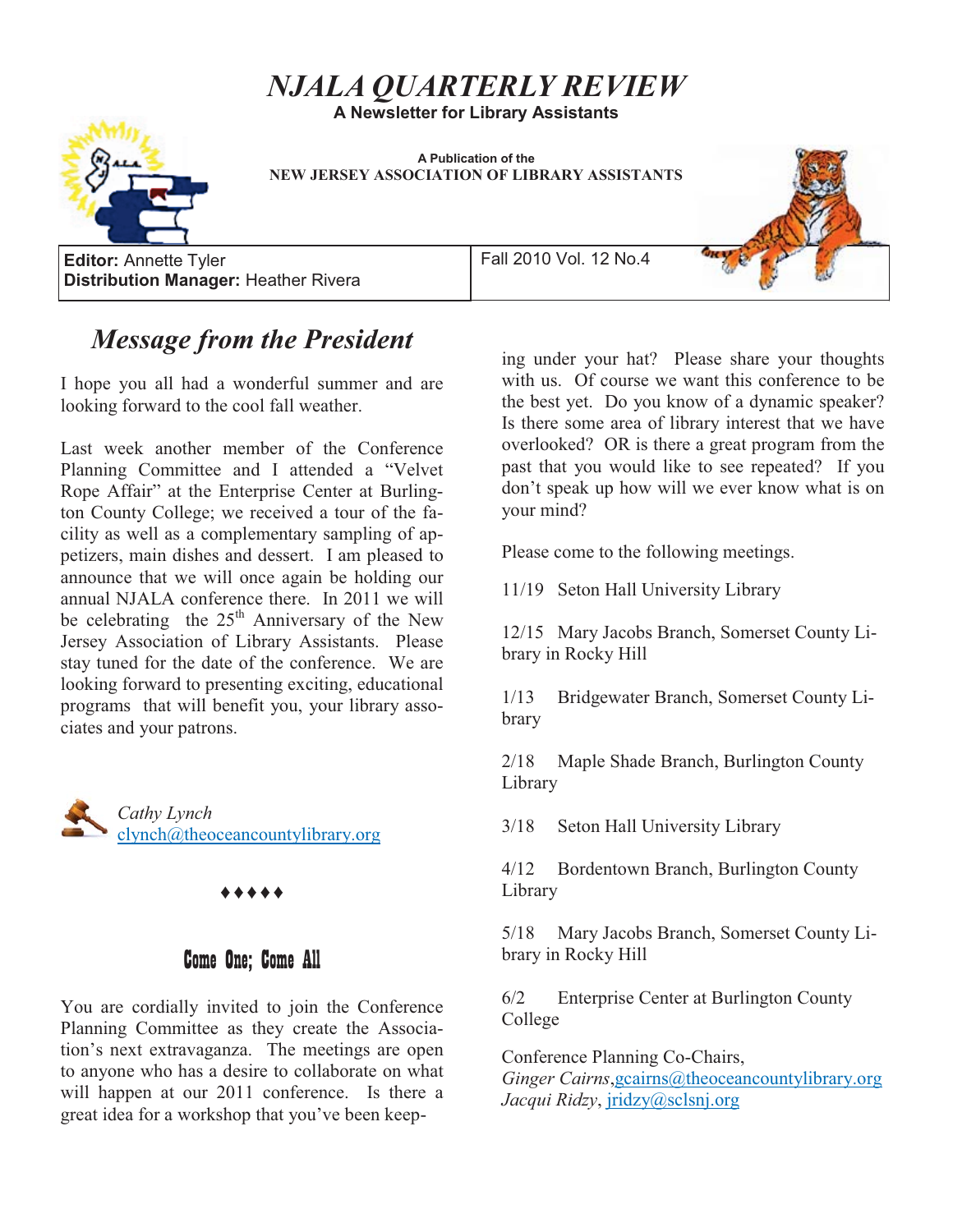### **Make Way for Ducklings Jersey Style** Jersey Style

I was driving through Belle Mead on my way to work one beautiful spring morning; I was on River Road , which follows the Millstone River, when in the distance I noticed the on- coming car had stopped in the road while the driver gestured wildly for me to stop. Confused, I slowed down; suddenly I noticed a female mallard duck waddling around in the middle of the road quacking and flapping her wings frantically. The duck made sure to block both lanes of traffic with her movements.

I stopped and watched, wondering what in the world was wrong with the duck and how was I ever going to get around her.

Cars stopped behind me, including a school bus whose driver became impatient after a few minutes and started honking the horn. At this point I felt I would have to try to go around the duck when at that very moment a tiny baby duck popped up from the ditch on my side of the road. The mom waddled over to it and ushered it across the street. As I watched in utter amazement I saw a bunch of fluffy ducklings waiting for them on the other side of the road. The mom and her ducklings happily waddled off towards the river.

This mother duck was not going anywhere while her remaining duckling was having trouble navigating the ditch. She made sure that no traffic moved until her baby was safe.

This was such a beautiful event to witness - the power and persistence of such a small creature to stop traffic and usher her duckling to safety.

*Suzanne Ridzy*  Mary Jacobs Branch Somerset County Library

### An Appealing Proposition

The Mary Jacobs Memorial Library, a branch of the Somerset County Library, serves the residents of Montgomery Township and Rocky Hill. The Library is a storehouse of knowledge and a vibrant, inviting community center that is jointly funded by public and private monies.

The building, furnishings, insurance, maintenance, and utilities are paid for by the Mary Jacobs Memorial Library Foundation (MJMLF) and generous donations from the community. The Foundation was established by Harold Jacobs in memory of his wife who loved the Rocky Hill community where she grew up.

The Library staff, books, computers, databases, CDs, DVDs, magazines, and newspapers are paid for by the Somerset County Library System. The Library hosts numerous programs each month; information about the programs offered can be found at:

www.somerset.lib.nj.us/maryjacobs.htm.

For the first time in its 35 year history, the MJMLF is reaching out to the community for financial support to help fund building operating expenses. Current economic conditions have adversely affected the Foundation's investment earnings and have negatively impacted the recent level of government contributions subsidizing the operating expenses. To learn more about the Foundation's Appeal visit savemaryjacobslibrary.com.

The Library is located at 64 Washington Street, Rocky Hill NJ.

Cindy Mangel *Cindy Mangel* **Director** Mary Jacobs Memorial Library *A Branch of the Somerset County Library System*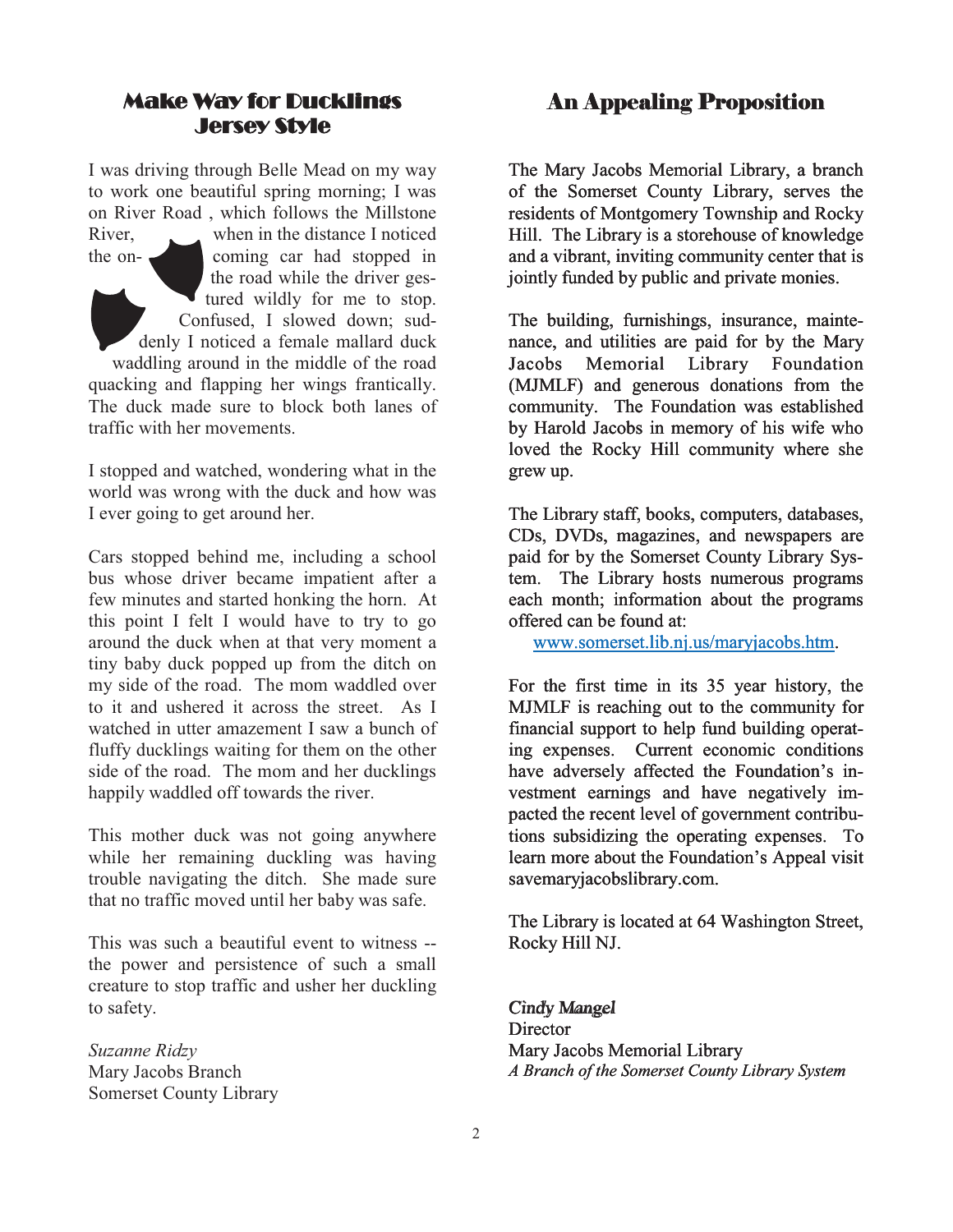### STATEWIDE COOPERATION

The *Statewide Library Cooperative* is the new organization formed by the consolidation of the *Central Jersey Regional Library Cooperative*, the *Highlands Regional Library Cooperative*, *INFOLINK, the Eastern NJ Regional Library Cooperative* and the *South Jersey Regional Library Cooperative* into one entity. The merger of the Regional Library Cooperatives (RLCs) reflects the changes made to the structure of the New Jersey Library Network by the State Librarian due to deep state budget cuts. The decision was to merge the RLCs into one statewide library cooperative, INFOLINK.

**Consolidation & Merger** – Central, Highlands and South Jersey closed their offices at the end of August. This was neither a happy process nor an easy one. These three cooperatives had been in business for almost 25 years and were effective, valued, and robust organizations providing much needed services to their multi-type library members. *We need to mourn that loss. This is a major change for all of us.* We need to help each other cope during this transition to one Library Co-operative. We are losing that local touch, and we are striving to develop an organization that values input, participation and feedback in different ways.

The end result will be INFOLINK as a 501c3 nonprofit organization with a new name, a new Executive Board, an expanded set of members, an expanded staff, a new budget, similar services offered in new ways, new bylaws, and a new strategic plan. INFOLINK Executive Director, Cheryl O'Connor, is leading the process.

#### **Where Are We in This Merger Process?**

**Name:** We invite all members of the New Jersey Library Network to help select a new name. Go to the INFO-LINK *Spotlight* at www.infolink.org to see how you can submit your suggestions. Deadline for submissions is October 30.

**Executive Board:** A new Transition Board representing the geographic areas of the former RLCs, as well as multi-type libraries, is in place; see http://www.infolink.org/about infolink/executive board/. There are 16 Board members representing schools (3); academics (3); lay rep (1); library agency (1) and public (8 -- 2 county and 6 municipal). They are busy considering continuing education, delivery and personnel policies. They will also develop a new set of bylaws and a new strategic plan for membership action.

 $\bullet$  **Membership:** All current participating members of the former RLCs have been folded into the new Library Cooperative with no action needed on any library's part.

- **Funding:** The Cooperative has a commitment from the New Jersey State Library for stability and sustainability with funding from the State Library's network budget line. We have a contract and funding at \$1,840,000. There may be additional funds after the other RLCs complete their dissolution process. A Fiscal Year 2011 budget was approved recently by the Transition Executive Board.

#### -**Communication Services:**

- *Website* www.infolink.org This website still exists and will remain up until a new one is created. We are developing a new website in Drupal, (Drupal.org) open source content management platform. The goal of the new website design is to provide more dynamic and user friendly and interactive online service to the entire New Jersey Library Network.
- *Listserv* The current INFOLINK listserv is still in use, and we have added all HRLC listserv subscribers. CJRLC and SJRLC's Google Groups also still exist. We communicate with members using these venues until the new website is launched.

*Address, telephone, fax* -

*INFOLINK*, 44 Stelton Road, Suite 330, Piscataway NJ 08854 Phone: 732-752-7720 or 866-505-5465; Fax: 732-752-7785 or 800-793-8007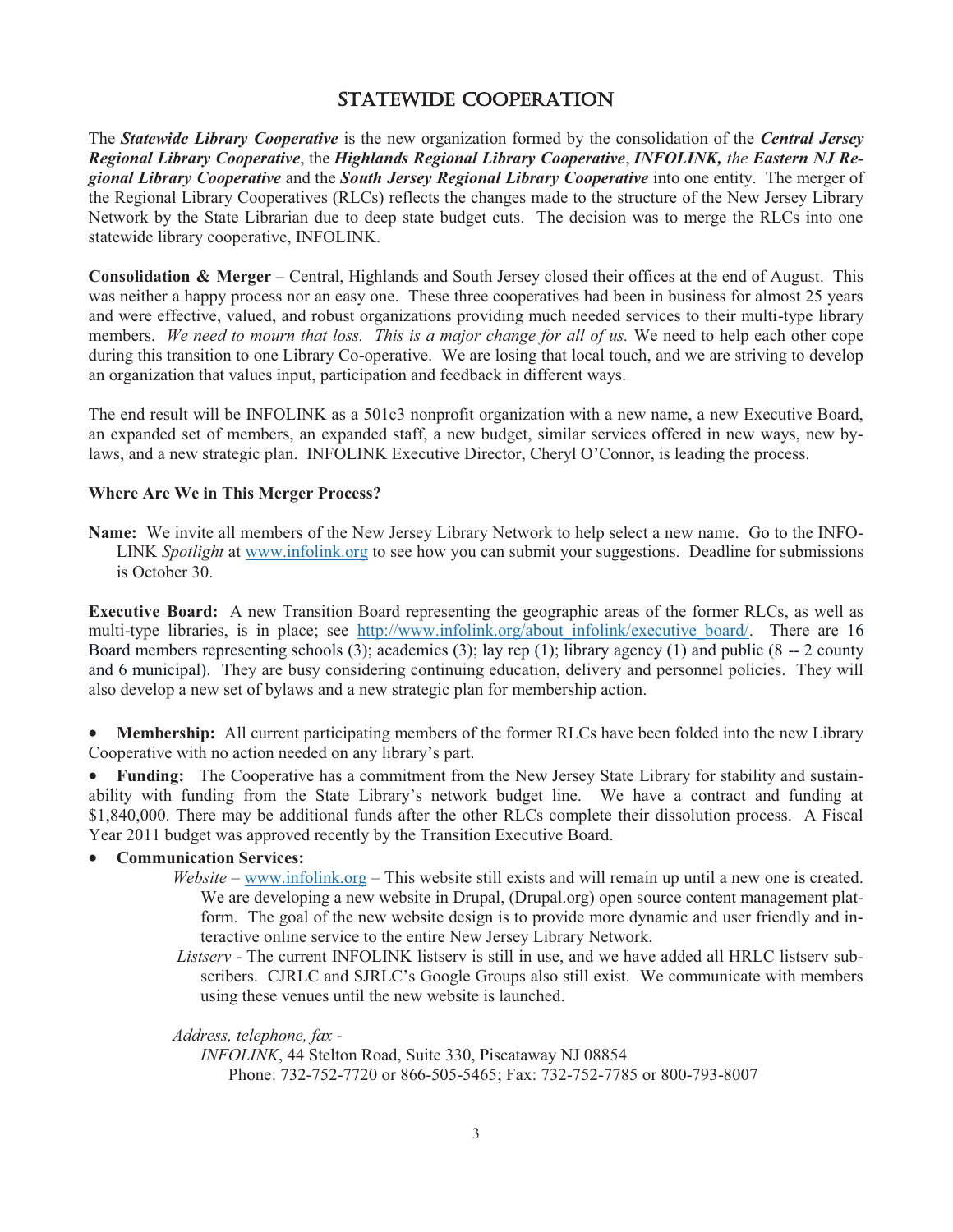#### -**Services:**

- *Statewide Services* To help everyone understand the library budget, the status of the New Jersey State Library (NJSL), statewide cooperative services (including statewide databases), and other developments, the staff at the NJSL has created a collection of very helpful documents at www.njstatelib.org. The links are on the right side of the homepage.
- *Delivery* We are working to merge delivery policies, practices and culture. A statewide delivery services advisory task force is considering the ramifications of one merged delivery service and is developing data to assist Board policy decisions. The Board accepted the task force's recommendation to renew with Velocity Express for 2011, and that negotiation is underway. Once there is a cost overview for 2011, Cheryl O'Connor and the task force will develop recommendations to the Board relating to the membership delivery eligibility criteria. *Task Force Members are*: Marian Baumann (Neptune PL); Anne Ciliberti (VALE Executive Committee); Eileen Palmer (LMxAC); Robert White (BCCLS), Anne Wodnick (Gloucester County Library); and Pat Massey (NJASL Past President) with Joanne Roukens and Cheryl O'Connor.
- *Continuing Education* We will mesh old with new: webinars; online courses; in-person programs; subsidization of local staff development days; in-service training in school districts; subsidization of special programs by library groups such as VALE, HSLANJ, NJ SLA chapters, NJASL, NJALA, and NJLA. The Continuing Education Team will ensure service to all geographic areas of the state. The team also looks forward to partnering with consultants from the Library Development Bureau on selected programs.

*Discount Offers* – These will continue and could expand in scope beyond databases.

*www.QandANJ.org* – We have a contract to manage the statewide virtual reference service, which also supports NJLA's South Jersey Works grant.

#### **Expanded staff:** The staff now includes:

Executive Director, *Cheryl O'Connor*– coconnor@infolink.org Assistant Director, *Joanne Roukens* – *jroukens@infolink.org* Website Project Manager, *Mi-Sun Lyu*– lyu@infolink.org Program Coordinator, *Jessica Adler* – jadler@infolink.org Program Coordinator, *Sophie Brookover* - and joining us in mid-October QandANJ Project Manager, *Beth Cackowski* – bcackowski@sjrlc.org Business Manager, *Nanette Cox* – ncox@infolink.org Member Services, *Carol Fishwick*– carol@infolink.org

*The Statewide Library Cooperative's purpose* is to enhance the ability of member libraries to serve their customers. We are here to help New Jersey libraries work smart and be successful. We support all types of libraries in the New Jersey Library Network. Our current focus is to:

> Share resources Provide delivery services Offer affordable continuing education Negotiate discounts on library resources Support innovation Present emerging technologies Model collaboration and cooperation Create partnerships Build networking Provide leadership *and to provide exemplary service to our members.*

> > *Cheryl O'Connor and Joanne Roukens*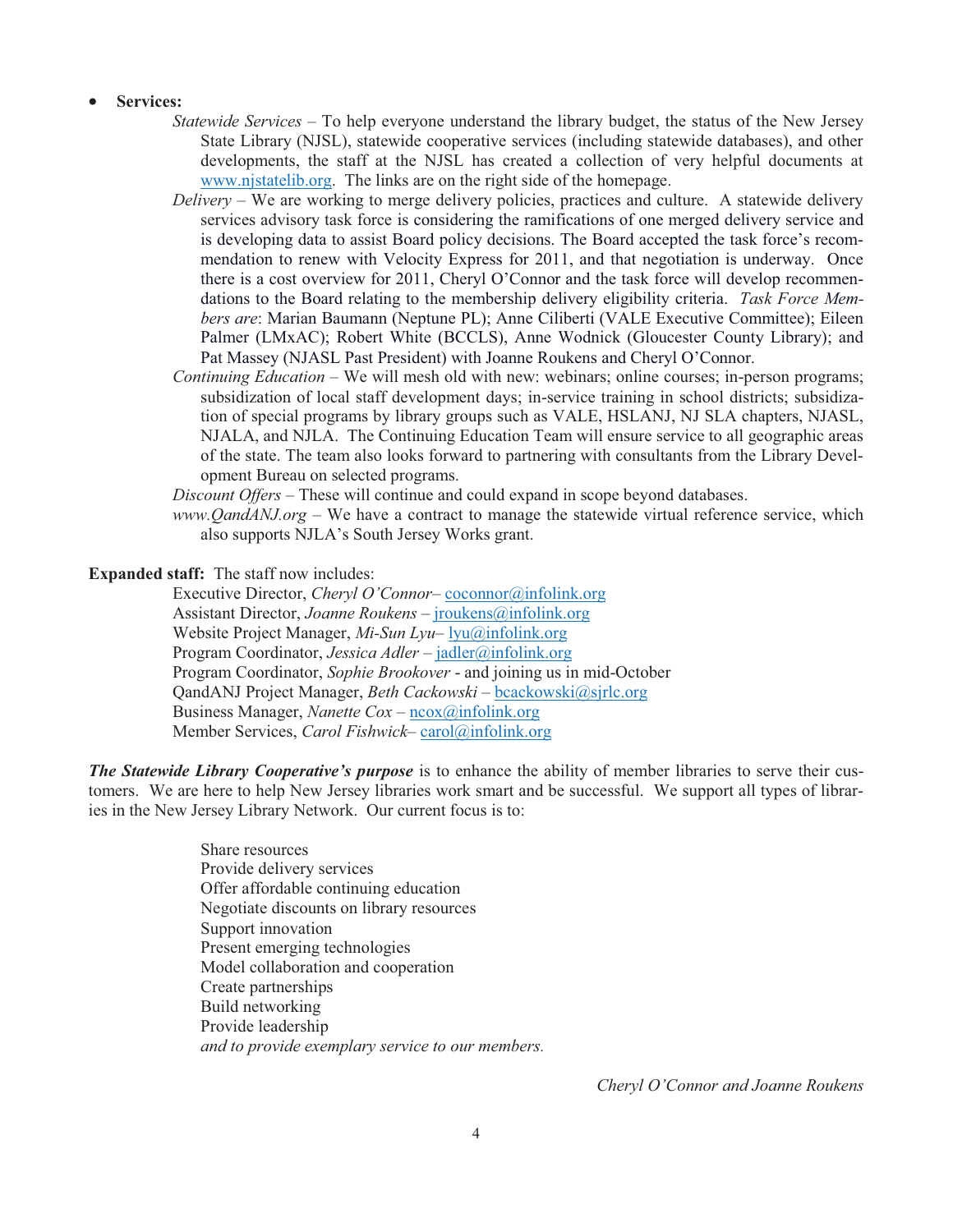#### **Ocean County Library Stars** Ocean County Library Stars

I am pleased to announce that Library Journal named the Ocean County Library as one of America's Star Libraries 2010 in their October issue. The Library Journal Index of Public Service ranked 7,407 public libraries throughout the United States. Out of 7,407 public libraries, 258 (3.5%) were given star status based on statistics including circulation, visits, program attendance and Internet use. The ranking uses 2008 data from the Institute of Museum and Library Services (IMLS) and is important because it reflects library public service since the onset of the recession.

 Each and every day at the Library we work for the greater good of public service, with no expectation of recognition beyond the hope that we have served the people in our community to the best of our ability. Thank you for all your hard work in your respective areas in making this achievement as a star library possible. Your dedication to the Ocean County Library and to providing the residents of Ocean County with excellence in library services and customer service during very difficult economic times is truly appreciated.

Here is a link to the full article.

http://www.libraryjournal.com/lj/ articlereview/886935-457/ americas star\_libraries\_2010\_top-rated.html.csp

*Susan Quinn*  **Director** Ocean County Library

♦ ♦ ♦ ♦ ♦



♦Sherri Glass of Burlington County Library is the winner of a free day at the 2011 NJALA conference. Her name was drawn from a list of people who filled out the survey at the last conference. Join Sherri next June; come with your ideas for what you think NJALA should be; it's your organization. Find out in a time of severe budget cuts what is happening in libraries around you.

♦NJALA Liaison Marilyn Jack Brown will attend the American Library Association (ALA) Mid-Winter Conference in San Diego CA from January 6-11, 2011.

♦The Morristown and Morris Township Library is still closed due to the explosion on May 3. For the last few months they have been welcoming the public at their annex, across the street from the building, which is open seven days a week. The asbestos abatement has finally been completed, and staff members have been reshelving books and other items. The reference department has been displaced until major repair work is finished, but the librarians will be on hand as usual.

### ♦ ♦ ♦ ♦ ♦

#### EXPLANDING RESOURSES

Beverly Jacobs, Children's Librarian at the Bordentown Library in Burlington County has been working on developing a strong resource center for special needs families. Her 2007 proposal was to establish this section from a trust fund left by Miss Nelchin T. Sievers. The original plan was expanded from concentrating on autism to include information on a wide range of syndromes, disabilities, and disorders. There will be inclusive literacy lessons and medical books, and patrons may take out books, software, DVDs, educational and musical toys, and puzzles.

Sue Fogerty, Senior Library Assistant, and Ms Jacobs consulted with professionals in the field of special education and did extensive research before ordering the most current materials that would benefit local families, caregivers, and educators. The library has begun offering monthly yoga, gymnastics, and music therapy classes geared to children with special needs. Adult programs are also being offered to inform and help parents.

*Marie Krosnick* Bordentown Library